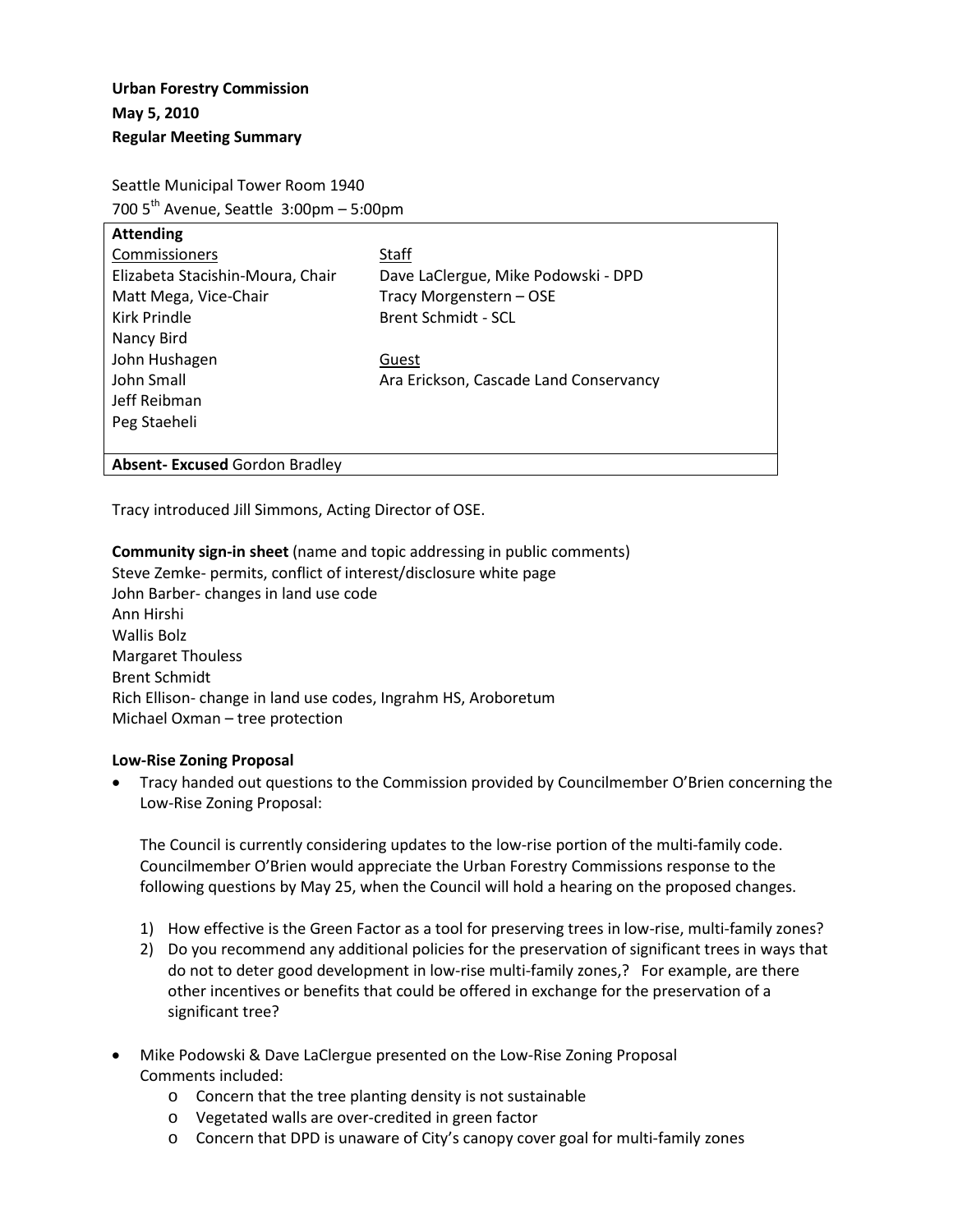- $\circ$  Suggested ways to incorporate canoy goals into green factor could there be a minimum required for the tree credit?
- o The draft lowrise rule regarding average setback of 7 feet with 5 foot min might work against canopy coverage and GSI techniques.
- o It was suggested to refer to the management committee meeting

The Management Committee will develop a formal response to Councilmember O'Brien at the May 12<sup>th</sup> committee meeting. DPD will send a representative to this meeting to support the discussion.

# **Seattle Urban Forest Inventory**

Ara Erickson from Cascade Land Conservancy provided an overview of a regional urban forest research project which includes statistically significant sampling effort of Seattle's trees. The sampling will be conducted this summer.

Comments included concern that this is another 1,000'-level effort and that community generated inventories are important in collecting data and engaging residents. The Green Footprints Action Works effort was noted as an example. We will request a briefing from them at a future full commission or committee meeting.

## **New Business**

John Small proposed that an ad hoc committee reporting to the management committee be formed to draft a framework for making recommendations to the tree protection regulations. Volunteers for the committee are John Small, Jeff Reibman, and Peg Staeheli. After the meeting, Kirk was included as one of the four members of the ad hoc committee including John S, Jeff R, Peg S, and Kirk P. They will coordinate meeting times.

Given the concern over the accuracy of the minutes, the city budget issues that pose a significant constraint on staff and the guidance given in Robert's Rules of Order in the capturing of official Commission minutes, Matt made a motion for documenting meetings:

- 1. Official meeting minutes will include a public sign-up sheet with a self recorded summary of key issues that the member of the public wishes to be conveyed to the Commission.
- 2. Written comments by the public are encouraged and those comments will become attachments to the official minutes for the Commission. The public is asked to keep these written comments brief.
- 3. Urban Forestry full Commission meetings will be audio recorded by commission members when possible.
- 4. Urban Forestry full Commission audio recordings will not be transcribed but a copy of the raw discussion will be made available to the public via Mp3 files uploaded to the Urban Forestry Commissions web page.
- 5. Official meetings minutes, until additional funds become available, will be recorded in the current format, where city staff captures the basic action items and briefly summarizes discussion by Commissioners.

The motion was seconded and approved

## **April 7, 2010 Minutes**

Kirk had amendments to the April minutes and will provide them in electronic form to Tracy.

The minutes were approved as amended.